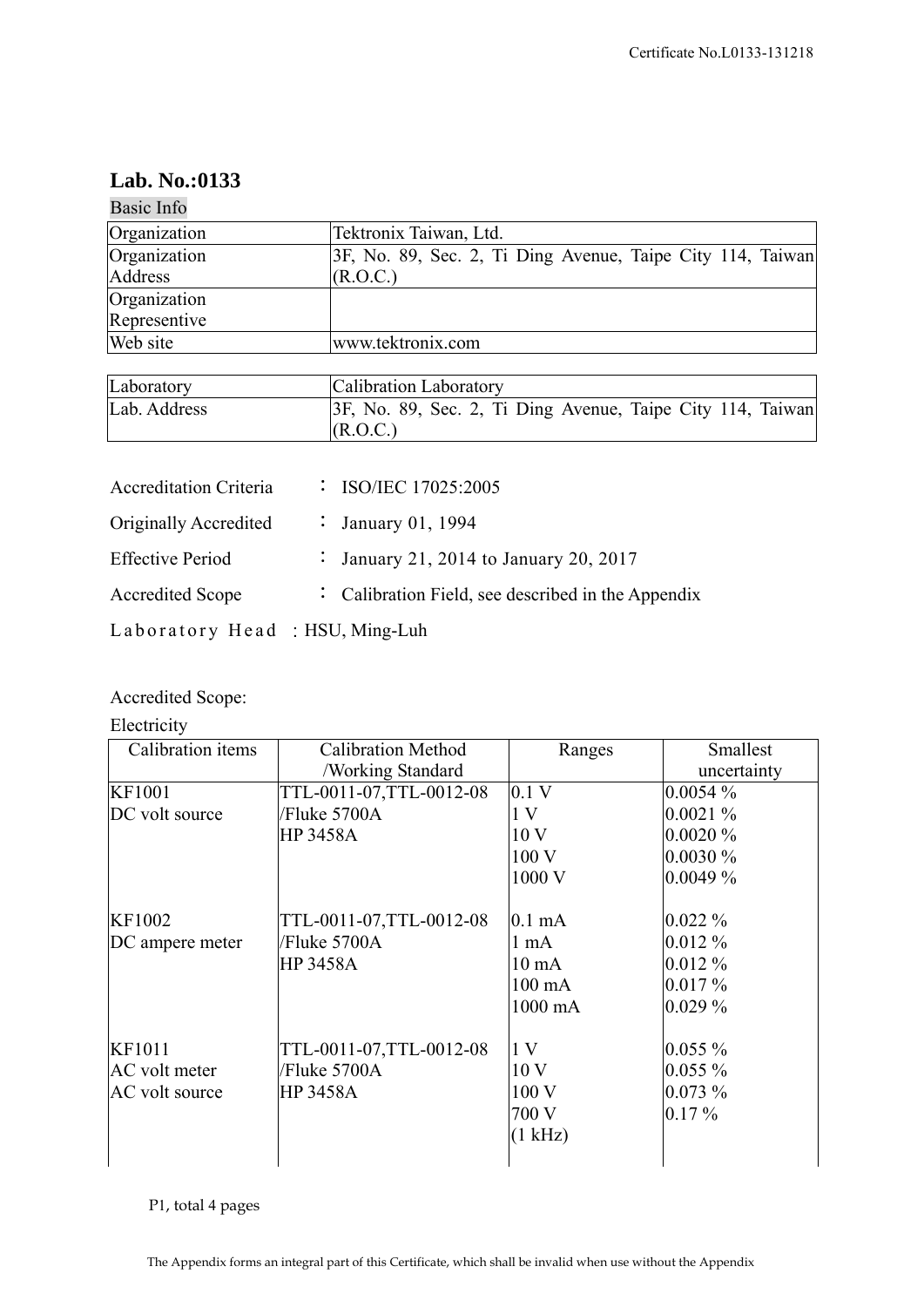| KF1012            | TTL-0011-07, TTL-0012-08 | 1 mA                  | $0.093\%$  |
|-------------------|--------------------------|-----------------------|------------|
| AC ampere meter   | Fluke 5700A              | $10 \text{ mA}$       | $0.097\%$  |
| AC current source | <b>HP 3458A</b>          | $100 \text{ mA}$      | $0.098\%$  |
|                   |                          | $1000 \text{ mA}$     | $0.24\%$   |
|                   |                          | (1 kHz)               |            |
| <b>KF3001</b>     | TTL-0011-07, TTL-0012-08 | $10 \Omega$           | $0.0070\%$ |
| ohmmeter          | Fluke 5700A              | $100 \Omega$          | 0.0071%    |
| resistor          | <b>HP 3458A</b>          | $1 \text{ k}\Omega$   | $0.0032\%$ |
|                   |                          | $10 \text{ k}\Omega$  | $0.0032\%$ |
|                   |                          | $100 \text{ k}\Omega$ | $0.0044\%$ |
|                   |                          | $1 \text{ M}\Omega$   | $0.0060\%$ |
|                   |                          | $10 \text{ M}\Omega$  | $0.014\%$  |
|                   |                          | $100 \text{ M}\Omega$ | $0.092\%$  |

P2, total 4 pages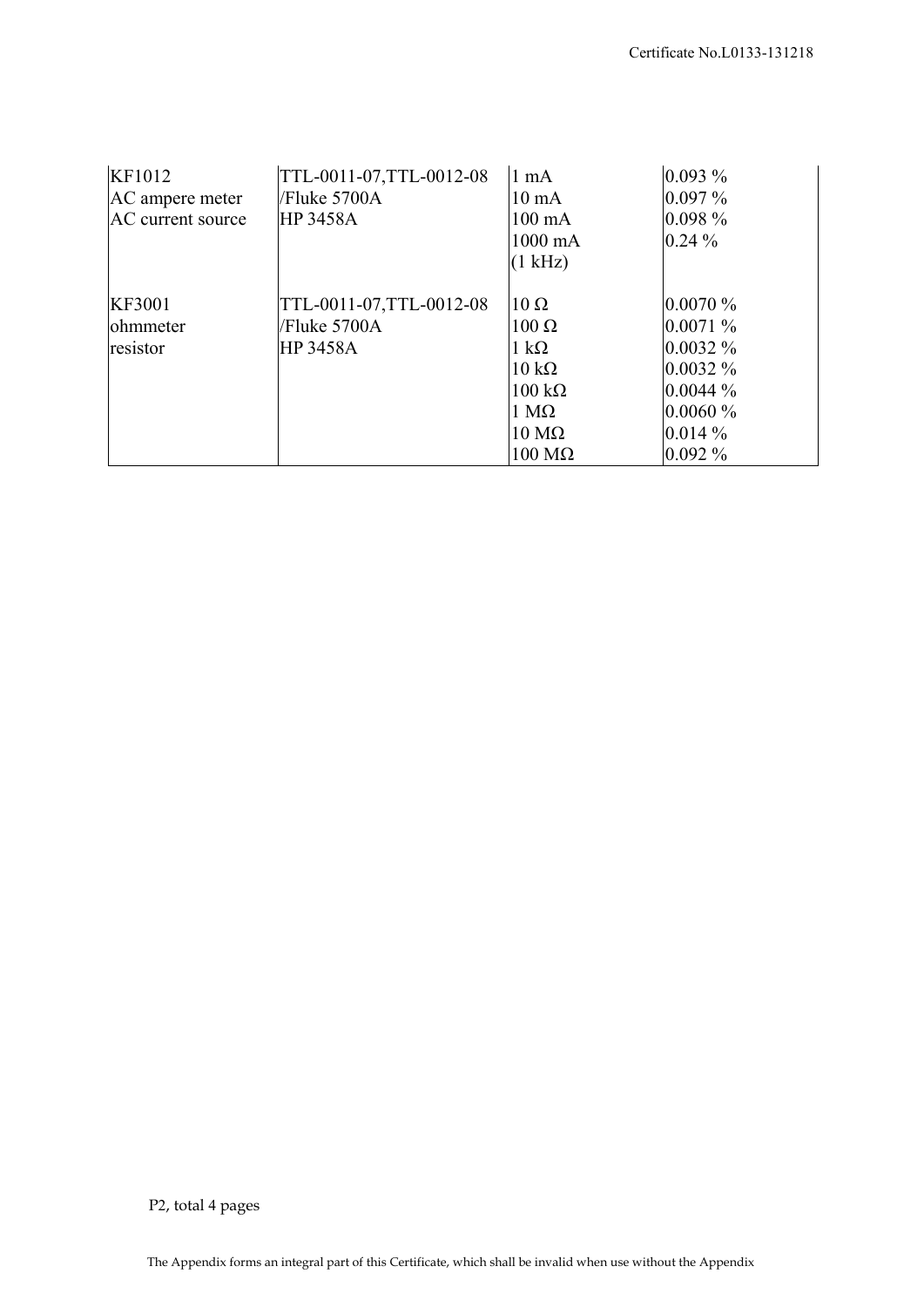| Calibration items    | <b>Calibration Method</b> | Ranges                                | Smallest                 |
|----------------------|---------------------------|---------------------------------------|--------------------------|
|                      | /Working Standard         |                                       | uncertainty              |
| <b>KF4001</b>        | TTL-0016-06               | DC Volts- Generate 1 M $\Omega$ load, |                          |
| digital oscilloscope | /Fluke 9500B              | 50 $\Omega$ load,                     |                          |
| (Tektronix Digital   | Fluke 9530                | 0 <sub>V</sub>                        | $15 \mu V$               |
| Oscilloscope         |                           | $(0 to 100)$ mV                       | $0.05 \% + 26 \mu V$     |
| Bandwidth from DC    |                           | 100 mV to 1.0 V                       | $0.022 \% + 65 \mu V$    |
| to $3.2$ GHz)        |                           | $(1.0 \text{ to } 5.6) \text{ V}$     | $0.026 \% + 50 \mu V$    |
|                      |                           | $1M\Omega$ load                       |                          |
|                      |                           | $(5.6 \text{ to } 222.4)$ V           | $0.03\%$                 |
|                      |                           | Sinewave Flatness-Generate,           |                          |
|                      |                           | 50 $\Omega$ load,                     |                          |
|                      |                           | 50 kHz to 10 MHz                      |                          |
|                      |                           | $Reference, V(p-p)$                   |                          |
|                      |                           | 1 Hz to 100 MHz,                      | $0.22$ dB                |
|                      |                           | 4.4 mV to 5.6 V                       |                          |
|                      |                           | (100 to 550) MHz,                     | $0.27$ dB                |
|                      |                           | 4.4 mV to 5.6 V                       |                          |
|                      |                           | 550 MHz to 1.1 GHz,                   | $0.37$ dB                |
|                      |                           | 4.4 mV to 3.4 V                       |                          |
|                      |                           | $(1.1 \text{ to } 2.5) \text{ GHz},$  | $0.47$ dB                |
|                      |                           | 4.4 mV to 3.4 V                       |                          |
|                      |                           | $(2.5 \text{ to } 3.2) \text{ GHz},$  | $0.48$ dB                |
|                      |                           | 4.4 mV to 2.2 V                       |                          |
|                      |                           | AC Volts-Generate,                    |                          |
|                      |                           | 50 Ω, sinewave, $V(p-p)$              |                          |
|                      |                           | 1 Hz to 550 MHz,                      | $0.033$ V/V              |
|                      |                           | 4.4 mV to 5.6 V                       |                          |
|                      |                           | 550 MHz to 2.5 GHz,                   | $0.063$ V/V              |
|                      |                           | 4.4 mV to 3.4 V                       |                          |
|                      |                           | $(2.5 \text{ to } 3.2) \text{ GHz},$  | $0.11$ V/V               |
|                      |                           | 4.4 mV to 2.2 V                       |                          |
|                      |                           | <b>Resistance Measure</b>             |                          |
|                      |                           | $(40 \text{ to } 90) \Omega$          | $0.25 \% - 0.059 \Omega$ |
|                      |                           | $1 M\Omega$                           | $0.12\%$                 |
|                      |                           | Frequency and Period                  |                          |
|                      |                           | 12 kHz to 3.2 GHz                     | 2.7 E-07 Hz/Hz           |

P3, total 4 pages